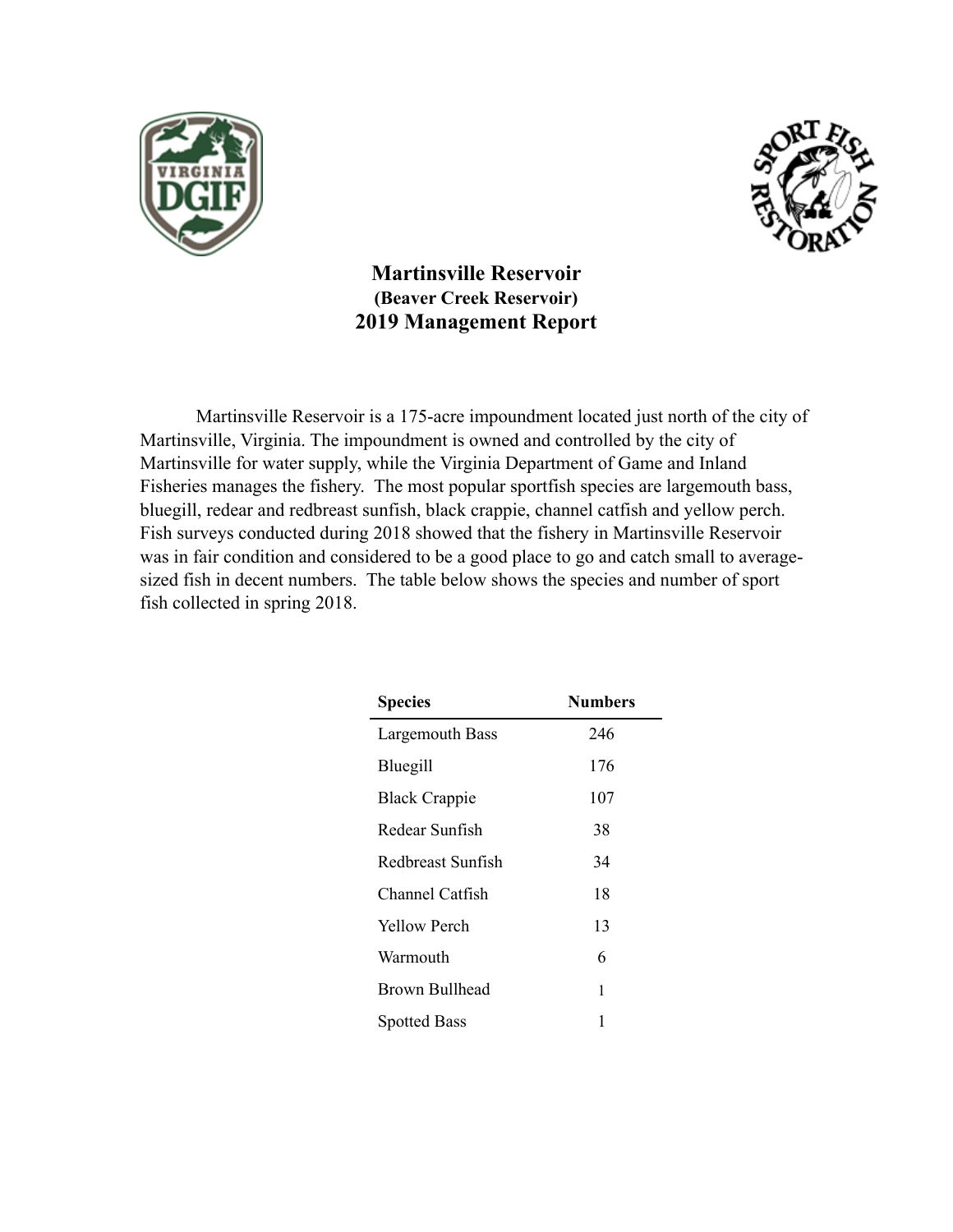A total of 246 largemouth bass were collected in the 2018 sampling efforts, with sizes ranging from 3-19 inches. The sample consisted of  $51\%$  young fish (< 8 inches), 44% small sized adult fish (8-14 inches), and 5% larger adults (> 14 inches). Adult bass grow very slowly in Martinsville Reservoir. They reach 9 inches at age 2 and they generally do not grow past 13 inches by age 6. This results in a stockpile of bass in the 8 to 13 inch size range (as seen in the chart below). The young bass entering the population do not compete well with the large numbers of small adults, and are likely to be eaten before they reach adult size.



 In an attempt to correct this slow growth condition, the previous 14 inch minimum size limit was discarded and replaced with a new 15 inch maximum length limit in 2014. This new limit allows largemouth bass below 15 inches to be taken and protects bass over 15 inches. This should reduce the densities of the 8-13 inch bass, and allow some to grow into the larger size classes, where they are protected from harvest. The following chart shows the current largemouth bass growth rates as measured in 2018. Time will tell if the new regulation will cause a shift in the average size of adult largemouth bass.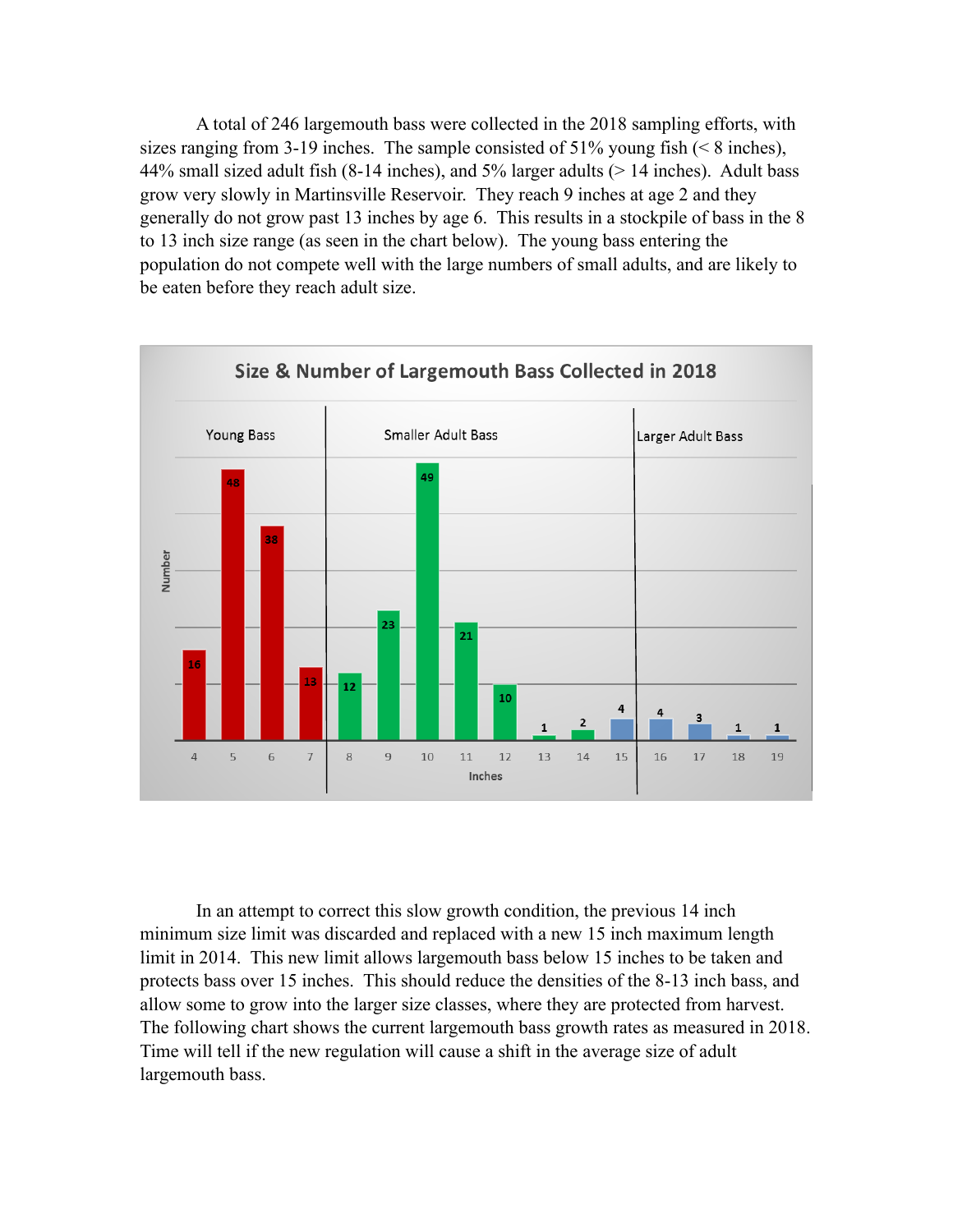

The Crappie population is comprised primarily of black crappie. One hundred seven black crappies were collected during the 2018 sampling. Sizes ranged from 6-12 inches. The abundance of crappie in the reservoir can vary due to cyclical reproductive success and heavy harvest rates. Anglers can expect to catch good numbers of crappies in the next several years. Most crappie can be found around structure, like beaver lodges and fallen trees, and anglers should concentrate their efforts in these areas for best results. However, crappie may concentrate in deeper water, away from shoreline cover during the summer. The chart below shows the catch and size distribution of crappie collected from spring electro-fishing in 2018.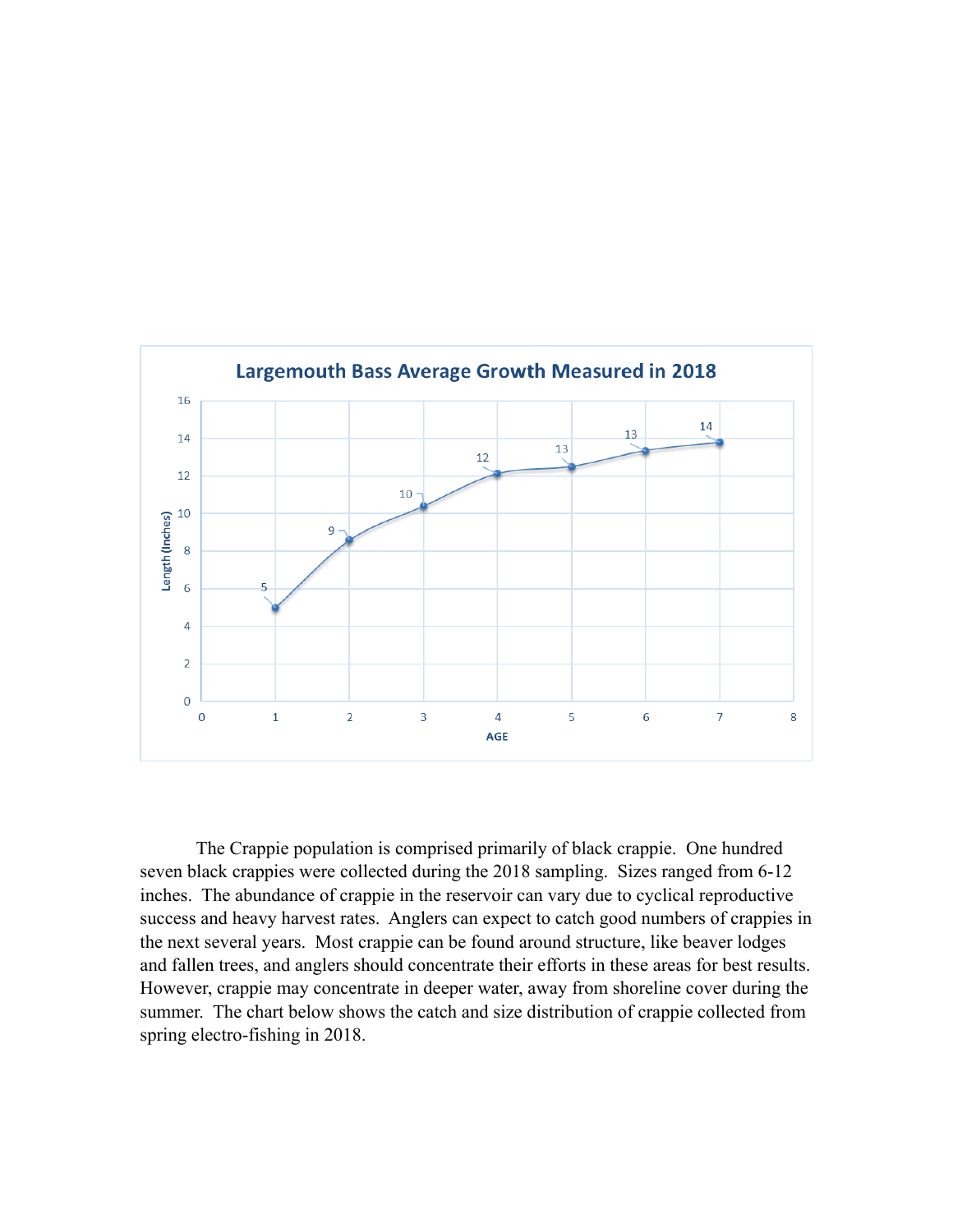

Bluegill, redbreast, and redear are members of the sunfish family and can be caught in Martinsville Reservoir. Samples collected in 2018 included all of these species, making up 39% of all the fish collected. Anglers can expect good numbers of these species in their catch in 2018 as efforts to increase fish habitat have been underway to enhance the sunfish population.

 Channel catfish are another commonly sought after fish species in Martinsville Reservoir. Channel catfish were traditionally stocked as fingerling fish (3-4 inches) and provided very limited fishing opportunities. Channel catfish are now stocked at around 8-10 inches in length, which has improved their survival and the fishery. Channel catfish were stocked in November 2018. The best fishing occurs several months after stocking, but survival is adequate enough to provide good catfishing opportunities throughout the year.

 Yellow perch were first collected in 1987 and the population has been expanding since that time. The population is small and provides a limited fishery with few numbers of fish available in the 8-10 inch range. The highest densities of yellow perch are in the lower half of the reservoir. Thirteen yellow perch were collected in 2018 sampling with sizes ranging from 5-10 inches.

 Since this reservoir has motor restrictions, most fishing pressure occurs in the lower lake areas and areas near the boat ramp and parking lot. Anglers that have the time and battery power to travel to the upper end of the reservoir will be rewarded with more opportunities to catch quality fish. Since the water in this reservoir is usually very clear, most fish will be easily spooked. Anglers may want to use a light line and keep as much distance possible between their boat and the structure they are fishing.